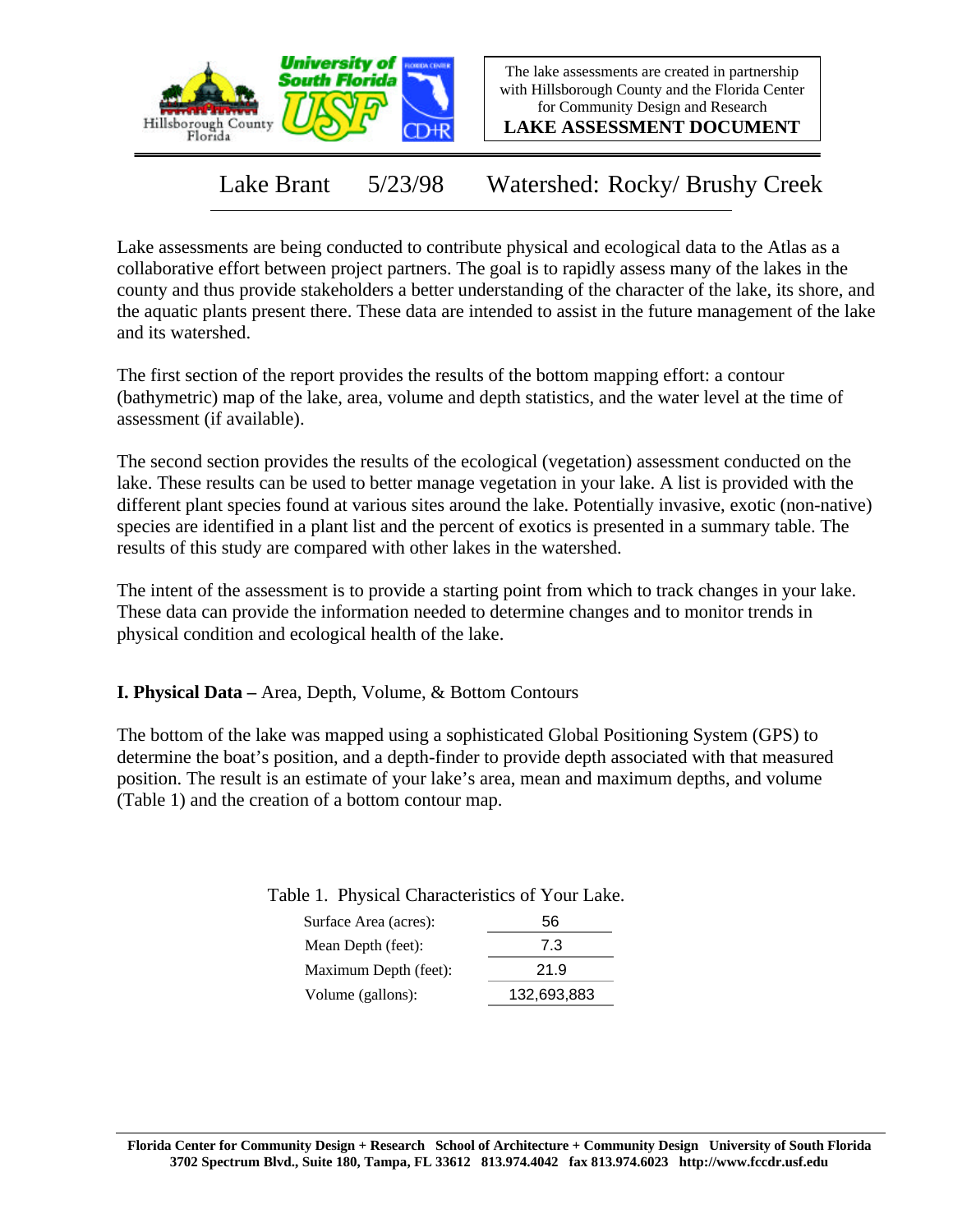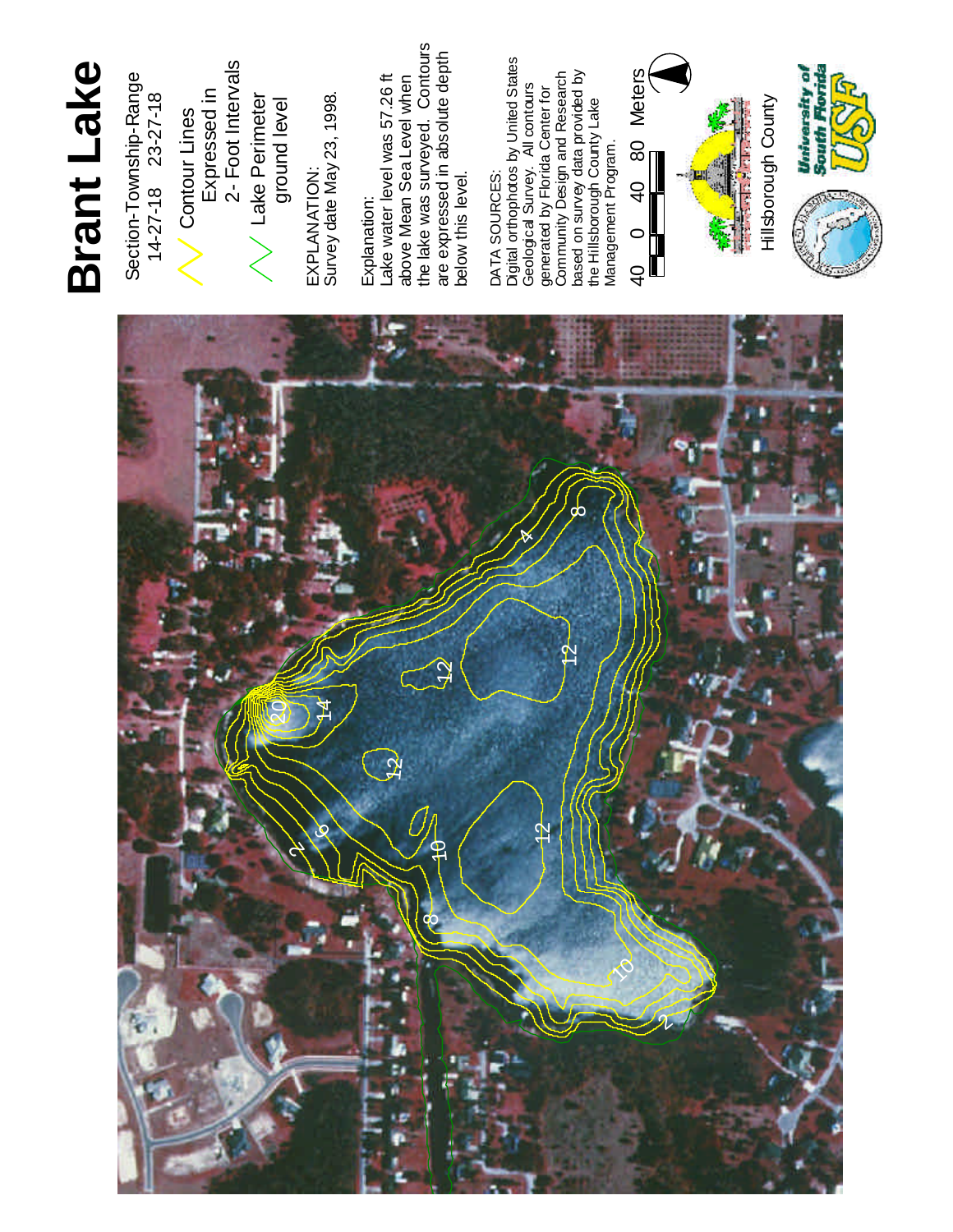

**LAKE ASSESSMENT DOCUMENT**

## Lake Brant 5/23/98 Watershed: Rocky/ Brushy Creek

## **II. Ecological Data**

Aquatic Plant Survey

Approximately equispaced sites are haphazardly mapped around the lake and the aquatic plants at each site are surveyed. The total number of species from all sites is used to approximate the total diversity of aquatic plants and the percent of invasive-exotic plants on the lake and in the watershed (Table 2). Many of these plants are considered ecologically harmful, as they tend to out-compete native species. Such "nuisance" plants can also make boating and other recreational activities difficult or impossible. The common and scientific names of plant species found on your lake are listed in Table 3.

> Table 2. Comparison of species diversity between your lake and other assessed lakes located within your watershed.

|                        | Lake Brant | Rocky/ Brushy Creek<br>(Average) |
|------------------------|------------|----------------------------------|
| Number of Taxa:        | 32         | 35                               |
| Percent Exotic Plants: | 2.8%       | 18%                              |

Table 3. Botanical and common names of the most commonly found plants on your lake. Percent frequency (of occurence), habit (location where found), status (native or exotic), and EPPC status are provided.

| Common Name                            | <b>Plant Species</b>        | Frequency | Habit     | <b>Status</b> | <b>EPPC</b> |
|----------------------------------------|-----------------------------|-----------|-----------|---------------|-------------|
| Water Primroses, Primrosewillow        | Ludwigia spp.               | 90%       | Emergent  | Unknown       | <b>NL</b>   |
| Torpedo Grass                          | Panicum repens              | 90%       | Emergent  | Exotic        |             |
| Southern Red Maple                     | Acer rubrum var. trilobum   | 80%       | Emergent  | Native        | NL          |
| <b>Alligator Weed</b>                  | Alternanthera philoxeroides | 80%       | Emergent  | Exotic        | Ш           |
| <b>Climbing Hempvine</b>               | Mikania scandens            | 80%       | Emergent  | Native        | NL          |
| Willow                                 | Salix spp.                  | 70%       | Emergent  | Native        | NL          |
| Cypress                                | Taxodium spp.               | 60%       | Emergent  | Native        | <b>NL</b>   |
| Manyflower Marshpennywort, Water Penny | Hydrocotyl umbellata        | 50%       | Emergent  | Native        | <b>NL</b>   |
| Punk Tree, Melaleuca                   | Melaleuca quinquenervia     | 50%       | Emergent  | Exotic        |             |
| Maidencane                             | Panicum hemitomon           | 50%       | Emergent  | Native        | NL          |
| Smartweed, Knotweed                    | Polygonum spp.              | 40%       | Emergent  | Native        | NL          |
| Arrowhead                              | Sagittaria ssp.             | 40%       | Emergent  | Native        | NL          |
| Lemon Bacopa                           | Bacopa caroliniana          | 30%       | Submersed | Native        | <b>NL</b>   |
| Common Buttonbush                      | Cephalanthus occidentalis   | 30%       | Emergent  | Native        | NL          |
| Swamp Rosemallow, Swamp Hibiscus       | Hibiscus grandiflorus       | 30%       | Emergent  | Native        | NL          |
| Wax Myrtle                             | Myrica cerifera             | 30%       | Emergent  | Native        | <b>NL</b>   |

Florida Center for Community Design + Research School of Architecture + Community Design University of South Florida 3702 Spectrum Blvd., Suite 180, Tampa, FL 33612 813.974.4042 fax 813.974.6023 http://www.fccdr.usf.edu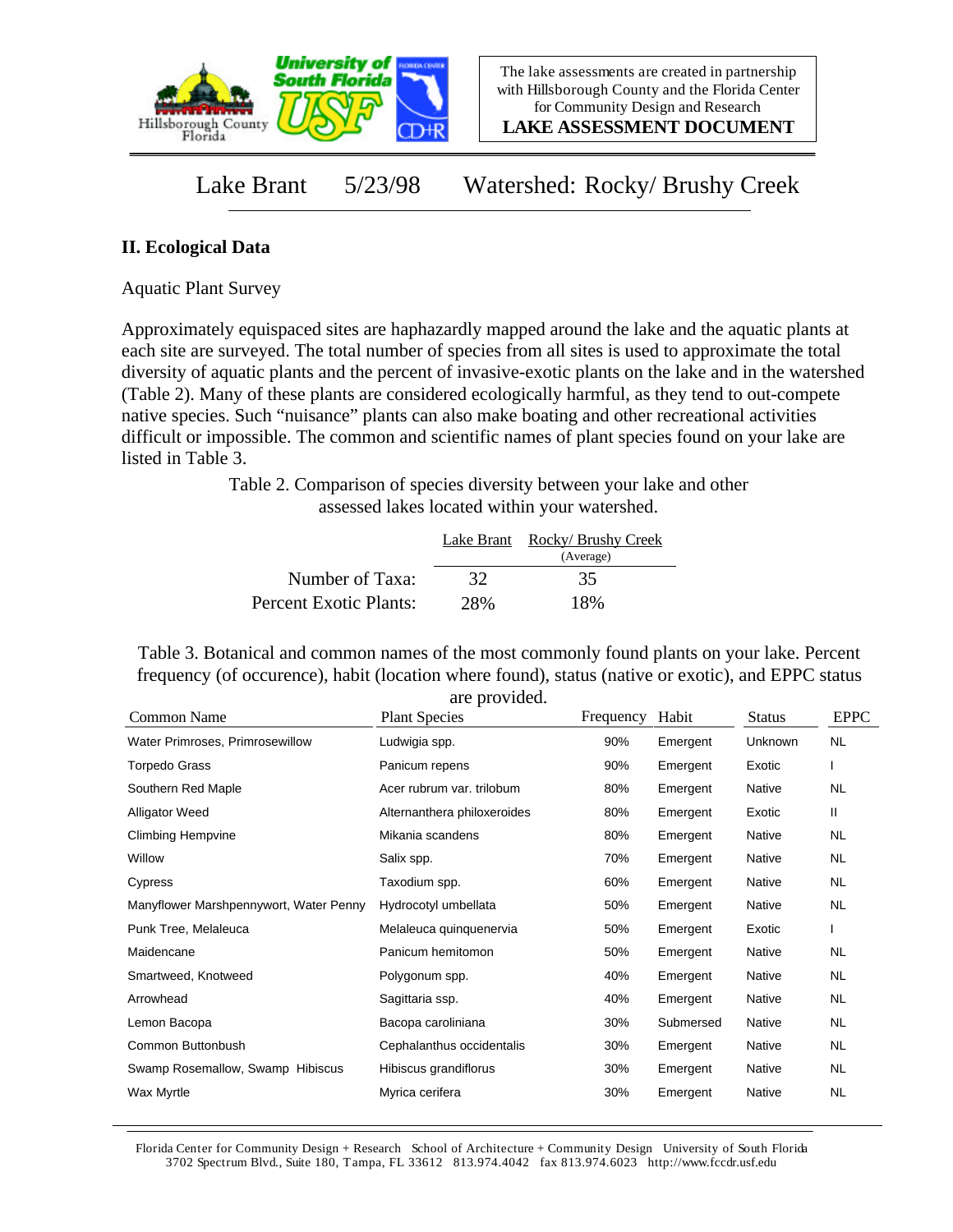Lake Brant 5/23/98 Watershed: Rocky/ Brushy Creek

| Elderberry                        | Sambucus canadensis               | 30% | Emergent | Native | <b>NL</b> |
|-----------------------------------|-----------------------------------|-----|----------|--------|-----------|
| Swamp Fern                        | Blechnum serrulatum               | 20% | Emergent | Native | <b>NL</b> |
| Spatterdock, Yellow Pondlily      | Nuphar lutea var. advena          | 20% | Floating | Native | <b>NL</b> |
| Popcorn Tree, Chinese Tallow Tree | Sapium sebiferum                  | 20% | Emergent | Exotic |           |
| <b>Giant Duckweed</b>             | Spirodela polyrhiza               | 20% | Floating | Native | <b>NL</b> |
| Cattails                          | Typha spp.                        | 20% | Emergent | Native | <b>NL</b> |
| Canna                             | Canna spp.                        | 10% | Emergent | Exotic | <b>NL</b> |
| Dayflower                         | Commelina spp.                    | 10% | Emergent | Exotic | <b>NL</b> |
| Water Hyacinth                    | Eichhornia crassipes              | 10% | Floating | Exotic |           |
| Savannah False Pimpernel          | Lindernia grandiflora             | 10% | Emergent | Native | <b>NL</b> |
| Sweetbay Magnolia                 | Magnolia virginiana               | 10% | Emergent | Native | <b>NL</b> |
| Pickerel Weed                     | Pontederia cordata                | 10% | Emergent | Native | <b>NL</b> |
| Water Oak                         | Quercus nigra                     | 10% | Emergent | Native | <b>NL</b> |
| <b>Brazilian Pepper</b>           | Schinus terebinthifolius          | 10% | Emergent | Exotic |           |
| Cordgrass                         | Spartina spp.                     | 10% | Emergent | Native | <b>NL</b> |
| Creeping Oxeye                    | Sphagneticola (Wedelia) trilobata | 10% | Emergent | Exotic | Ш         |
|                                   |                                   |     |          |        |           |